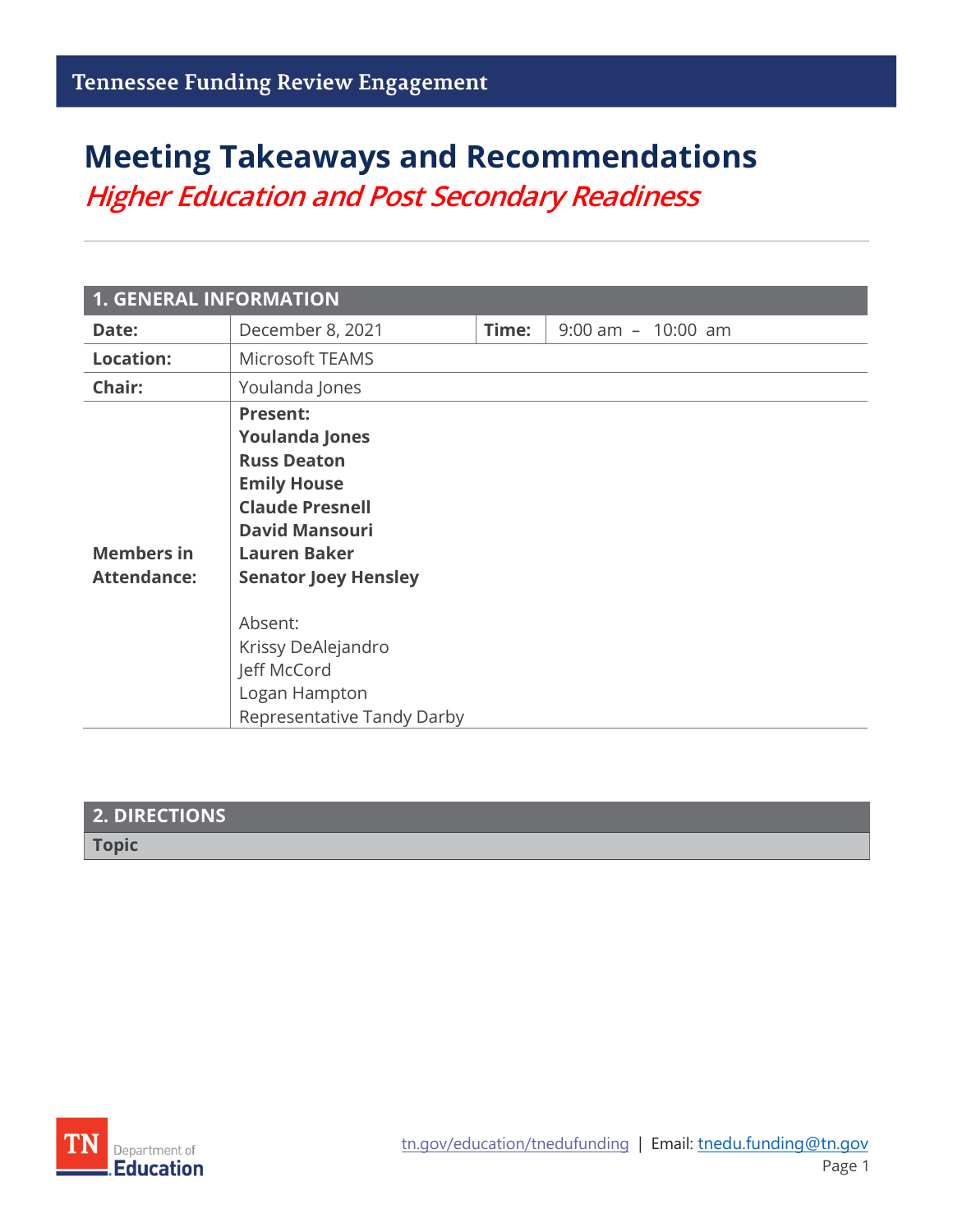Please list specific resources that you would like to see incorporated into the funding formula. (In other words, what resources do you think are most important so that the cost of those resources can be included. It does not mean a district MUST spend money in a certain way, only that they would be funded to do so). Please indicate whether each resource is a:

- **Must Have:** Those resources required as a result of federal and/or state law, for safety, or similar.
- **Should Have:** Those resources that may not be mandatory but are essential to ensure the student or student group receives access to a quality education.
- **Nice to Have:** Those resources that are not mandatory and not essential, but (1) may provide a clear and added benefit to students and (2) have a clear return on the investment related to student achievement and future success.
- **Long Shot:** All other resource ideas.

For each resource, please assign a cost to the resource, if you have it. Subcommittees may assign those amounts, but please also know that resource values will also be reviewed with additional input submitted by LEAs, national experts, and research.

|                | <b>Subcommittee Comments</b>                                                                                                                                                                                                                                                                                                                                                                                                                       |  |
|----------------|----------------------------------------------------------------------------------------------------------------------------------------------------------------------------------------------------------------------------------------------------------------------------------------------------------------------------------------------------------------------------------------------------------------------------------------------------|--|
| <b>Base</b>    | Committee clarified that the ratio for school counselors should be 1-250<br>$\bullet$<br>Committee wants to add social workers                                                                                                                                                                                                                                                                                                                     |  |
| <b>Weights</b> | Fast Growing communities should not be weighted<br>Gifted students should be represented<br>$\bullet$<br>Committee questioned: Is the philosophy of weights to be determined by<br>$\bullet$<br>distressed counties, community needs OR, is it by student by student?<br>Committee questioned: Why Fast Growing communities need to be<br>$\bullet$<br>weighted. What is the intended purpose of including Fast Growing<br>communities in weights? |  |

## **Public Feedback Comments**

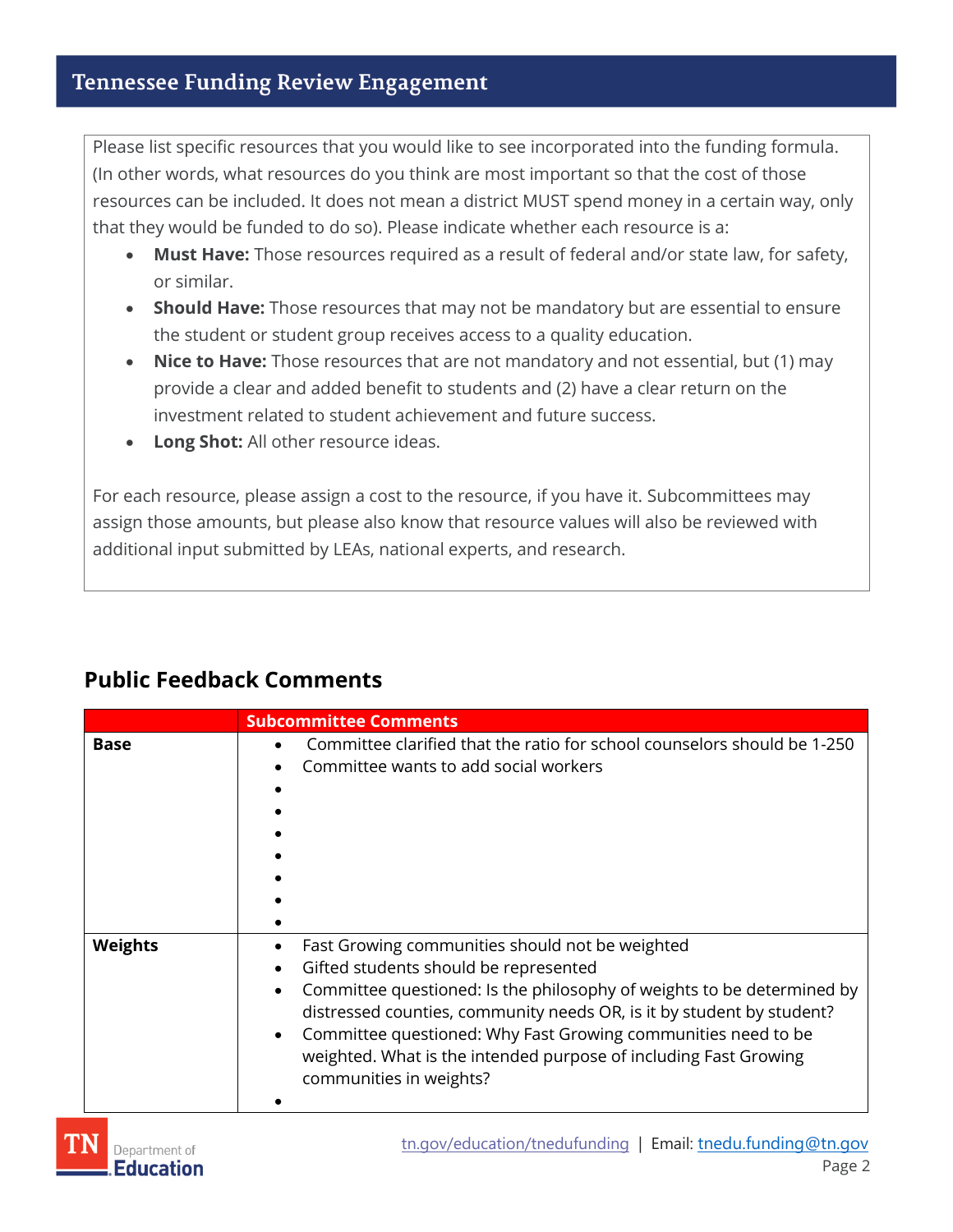# Tennessee Funding Review Engagement

| <b>Direct Funding</b> |                                                                                                                                                                                                                                                                                           |
|-----------------------|-------------------------------------------------------------------------------------------------------------------------------------------------------------------------------------------------------------------------------------------------------------------------------------------|
| <b>Outcomes</b>       | Committee wants to add more outcomes for College and Career<br>$\bullet$<br>Readiness connected to economically disadvantaged students instead of<br>overall students<br>Concerned with reading proficiency outcomes<br>Achievement gaps for student of color should be noted in outcomes |
| <b>Other</b>          |                                                                                                                                                                                                                                                                                           |

## **Resource Feedback**